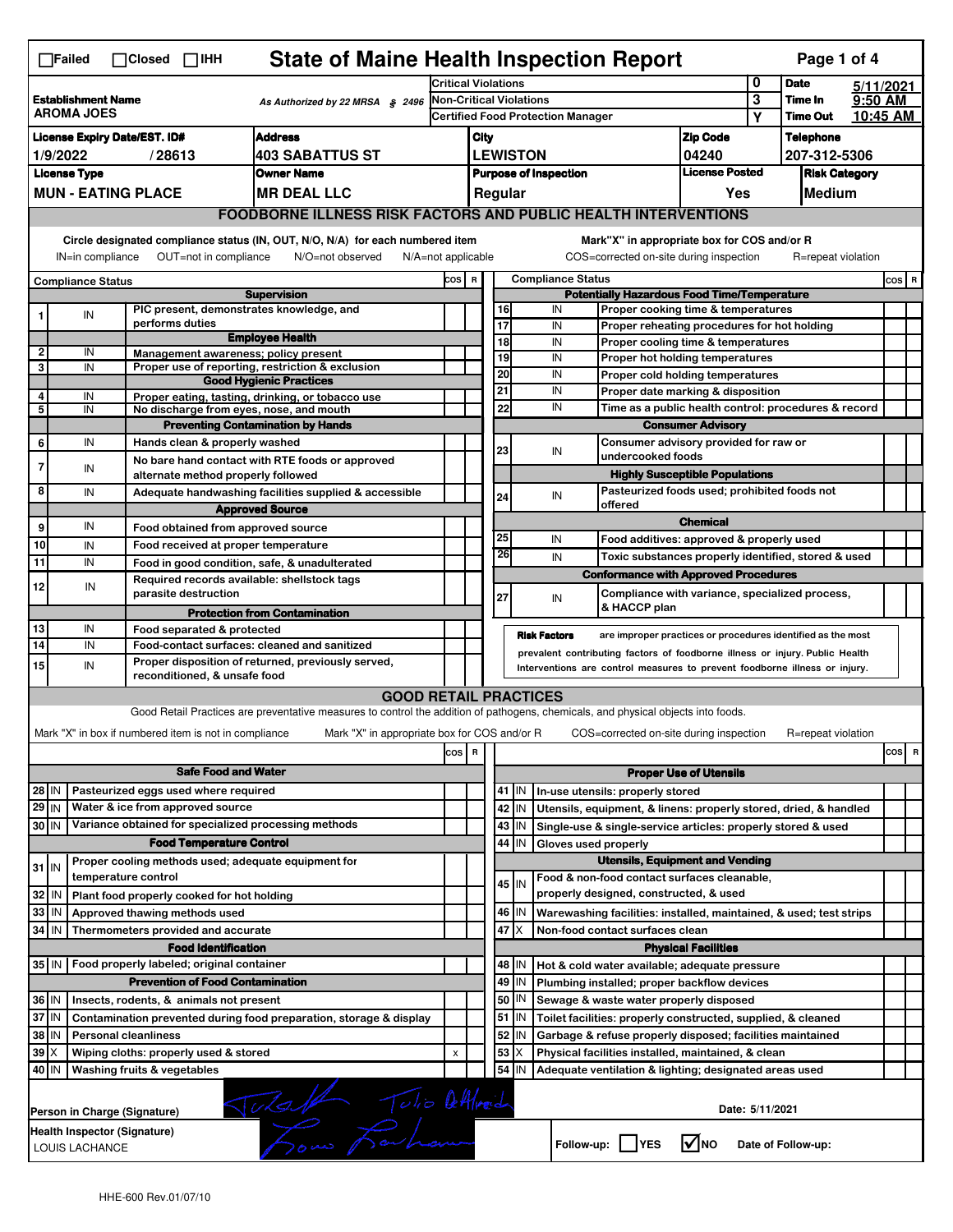|                                                                                                | Page 2 of 4                        |                    |  |                                 |              |                   |                   |                                  |  |  |
|------------------------------------------------------------------------------------------------|------------------------------------|--------------------|--|---------------------------------|--------------|-------------------|-------------------|----------------------------------|--|--|
| <b>Establishment Name</b><br><b>AROMA JOES</b>                                                 | \$2496<br>As Authorized by 22 MRSA |                    |  |                                 |              | 5/11/2021<br>Date |                   |                                  |  |  |
| License Expiry Date/EST. ID#<br><b>Address</b><br><b>403 SABATTUS ST</b><br>/28613<br>1/9/2022 |                                    |                    |  | City / State<br><b>LEWISTON</b> | /ME          |                   | Zip Code<br>04240 | <b>Telephone</b><br>207-312-5306 |  |  |
| <b>Temperature Observations</b>                                                                |                                    |                    |  |                                 |              |                   |                   |                                  |  |  |
| <b>Location</b>                                                                                | <b>Temperature</b>                 |                    |  |                                 | <b>Notes</b> |                   |                   |                                  |  |  |
| 2 door stainless cooler                                                                        | $37*$                              | Air temp           |  |                                 |              |                   |                   |                                  |  |  |
| Restroom handwash sink                                                                         | $116*$                             |                    |  |                                 |              |                   |                   |                                  |  |  |
| 2 door glass cooler                                                                            | $38*$                              | Air temp           |  |                                 |              |                   |                   |                                  |  |  |
| Handwash sink                                                                                  | $110*$                             |                    |  |                                 |              |                   |                   |                                  |  |  |
| Reach in cooler                                                                                | $38*$                              | <b>Butter chip</b> |  |                                 |              |                   |                   |                                  |  |  |
| 3 bay sink                                                                                     | 200 ppm                            | Quat sanitizer     |  |                                 |              |                   |                   |                                  |  |  |



**Date: 5/11/2021**

HHE-601(a)Rev.01/07/10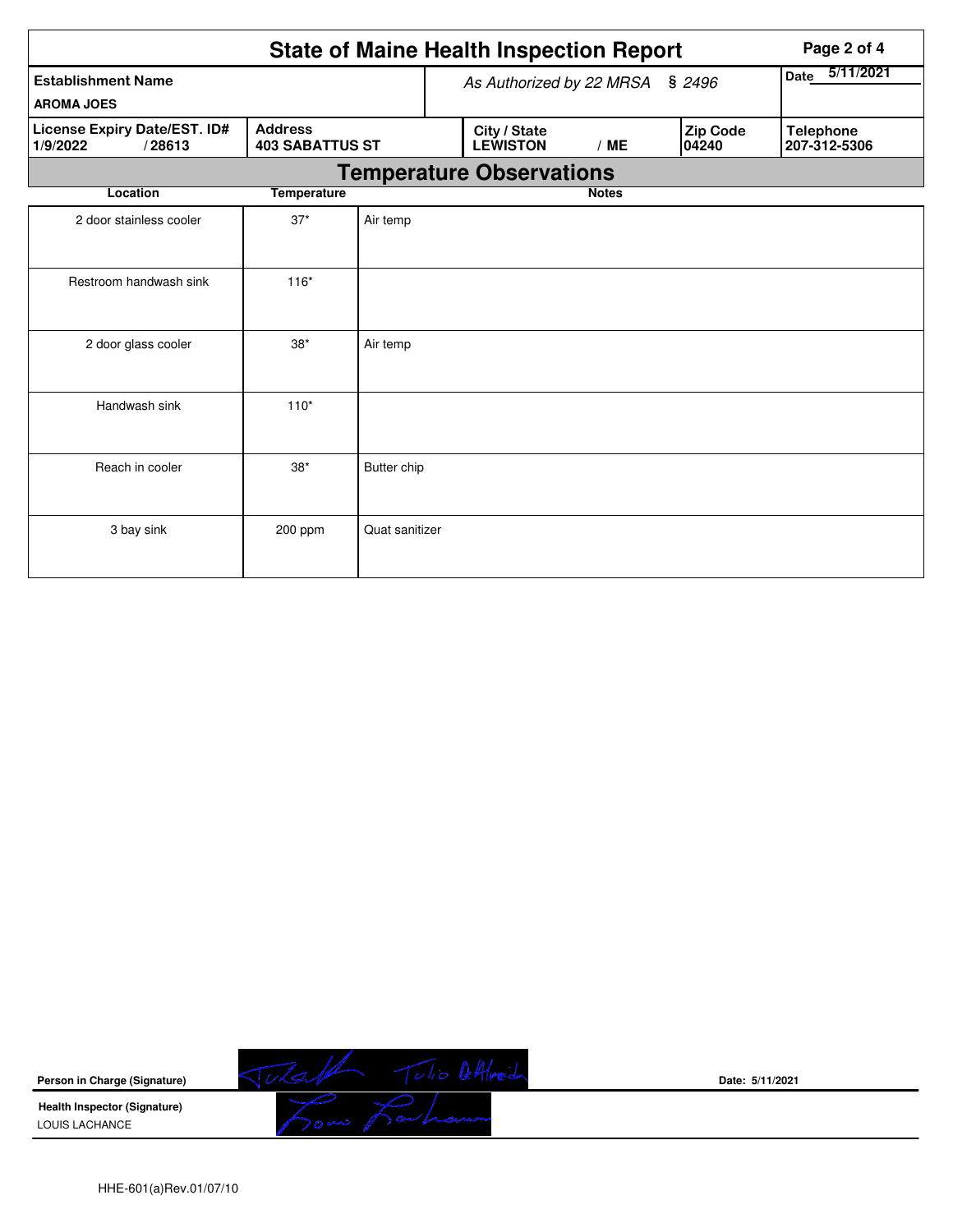| <b>State of Maine Health Inspection Report</b>                                                                                                     |                                          |                                 |    |                          |  |  |  |  |  |  |
|----------------------------------------------------------------------------------------------------------------------------------------------------|------------------------------------------|---------------------------------|----|--------------------------|--|--|--|--|--|--|
| Date<br><b>Establishment Name</b><br><b>AROMA JOES</b>                                                                                             |                                          |                                 |    |                          |  |  |  |  |  |  |
| License Expiry Date/EST. ID#<br>1/9/2022<br>/28613                                                                                                 | <b>Address</b><br><b>403 SABATTUS ST</b> | City / State<br><b>LEWISTON</b> | ME | <b>Zip Code</b><br>04240 |  |  |  |  |  |  |
| <b>Observations and Corrective Actions</b>                                                                                                         |                                          |                                 |    |                          |  |  |  |  |  |  |
| Violations cited in this report must be corrected within the time frames below, or as stated in sections<br>8-405.11 and 8-406.11 of the Food Code |                                          |                                 |    |                          |  |  |  |  |  |  |
| 39: 3-304.14.(B).(1): N: Wiping cloths used for wiping counters and other equipment surfaces not held between uses in a chemical sanitizer.        |                                          |                                 |    |                          |  |  |  |  |  |  |

INSPECTOR NOTES: Multiple wiping cloths held on counter while not in use. Hold all wiping cloths in sanitizer buckets while not in use. \*\*COS

47: 4-602.13: N: Non-food contact surfaces are not cleaned at a frequency necessary to preclude accumulation of soil residues.

INSPECTOR NOTES: 2 ceiling fans have an accumilation of dust and debris that may cause a physical contaminant in foods. Clean more often and as necessary.

53: 6-501.12: N: The physical facilities are not clean.

INSPECTOR NOTES: Hard to reach areas on the floor and below shelving need cleaning. Move items off floor to get into hard to reach areas.



**Date: 5/11/2021**

HHE-601(a)Rev.01/07/10 Page 3 of 4